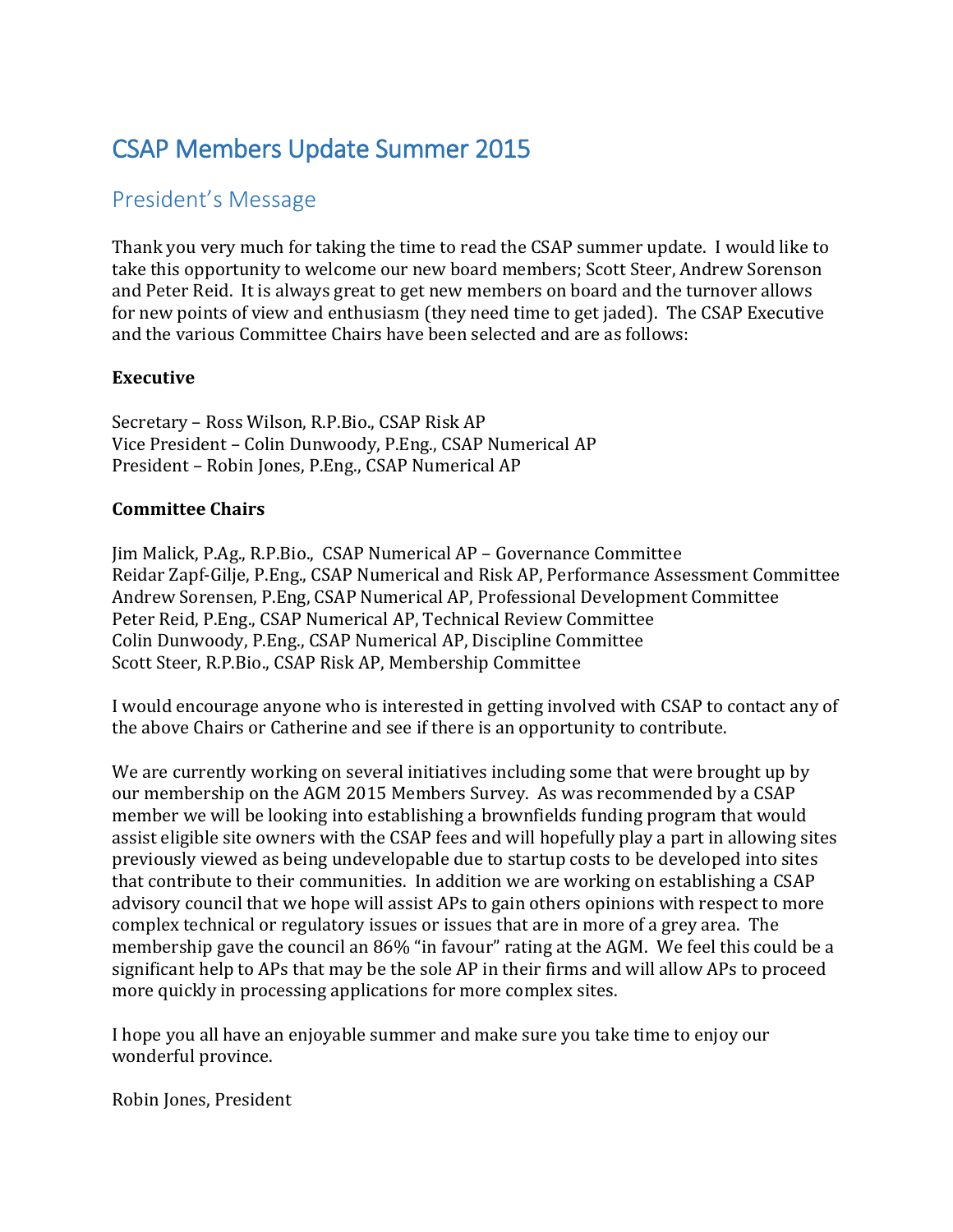# Committee Updates

## Performance Assessment Committee – Chair, Reidar Zapf-Gilje

The PAC would like to remind members that where required as per Table 2 of Protocol 6 (P6), pre-approval must be obtained, or the submission is ineligible for instrument application under P6.

#### **SLRA Submissions**

Submitting APs need to ensure to understand the precluding conditions before making a submission. The contact person for SLRA at the MoE is George Szefer.

#### **Practice Guidelines (Appendixes A to F)**

PAC would like to remind everyone that the Practice Guidelines are now available in a fillable form format at [\[http://csapsociety.bc.ca/members/practice-guidelines/\]](http://csapsociety.bc.ca/members/practice-guidelines/). It is recommended that Submitting APs use the Practice Guidelines (Appendixes A to F) and include the completed checklist with their submission.

#### **Lessons Learned – Performance Assessment**

When you are conducting a soil vapour assessment, the current and future use scenarios must represent a realistic future use scenario. The table below indicates the required level of soil vapour assessment for each land use.

| Land Use          | Indoor                                                        | Outdoor  | <b>Notes</b>                         |
|-------------------|---------------------------------------------------------------|----------|--------------------------------------|
| Agricultural      | Not required if no building                                   | Required | For example farm without<br>building |
| <b>Urban Park</b> | Not required if no building                                   | Required | For example park without<br>building |
| Residential       | Required for the type of building<br>contemplated at the site |          | Required For a residence             |
| Commercial        | Not required if no building                                   |          | Required For example parking lot     |
| Industrial        | Not required if no building                                   |          | Required For example parking lot     |

In certain instances, municipalities require land to meet RL standards for roadways. In these instances the applicable standard for a roadway is IL. The appropriate COC therefore, would be for IL use with outdoor ambient air scenario. A COC for RL use can only be obtained if the soil vapour also meets the indoor ambient air standards. Alternatively, a separate AP letter can be provided to the municipality confirming soil concentrations meet RL standards.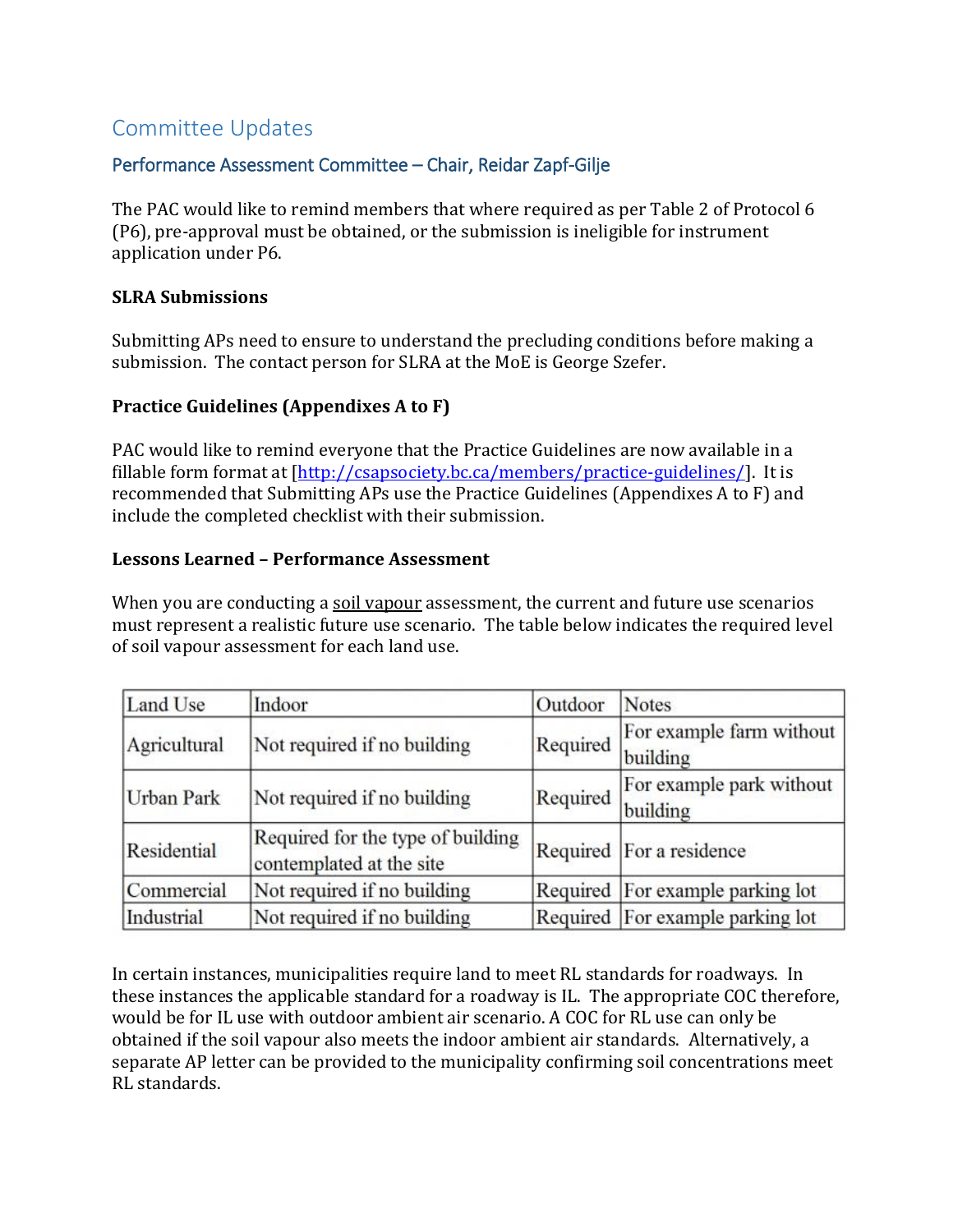#### **Lessons Learned – Detailed Screening**

Several recent submissions have been returned to the Submitting AP's for clarifications regarding the information contained in Section 4.2 of the Summary of Site Conditions with respect to the applicability of DW standards at the Site.

The information contained in Section 4.2 should be sufficiently clear such that the reader can identify the technical rational as to why the DW standards do not apply at your Site. Please insure that the information in the SoSC clearly supports a TG6 and/or P21 determination.

Should your arguments not meet the guidance/protocol for a determination that DW does not apply and the information provided represents a "weight of evidence" approach, approval must be obtained from MOE.

Currently the ministry is still reviewing the SoSC's for all P6 applications where a decision of no DW use has been made for groundwater. Staff are checking the adequacy of the decision basis indicated in the SoSC and follow up directly with the APs when they find a problem.

The responsibility to insure that sufficient information is present will be fully migrated to CSAP for this review in the near future and forms part of the Detailed Screening process.

## Professional Development Committee – Chair, Andrew Sorensen

#### **Upcoming CSAP PD Webinars**

Members should note that we have established the dates of the six upcoming webinars for 2015-2016. The dates are Sept. 29th, 2015; Nov 12th, 2015; Jan 13th, 2016; Feb 23rd, 2016; Apr 7th, 2016 and May 12th, 2016. We have several suggestions from the members on upcoming webinar topics and the Professional Development (PD) Committee will be reviewing and prioritizing these suggestions. If you have additional suggestions that you would like to put forward please send them to CSAP directly or contact a member of the PD Committee.

"The webinar on Sept. 29<sup>th</sup>, 2015 will address lessons learned from the Detailed Screenings (DSs) conducted to date and changes to the DS process. The DSs will be required to ensure that, other than issues requiring MOE discretion, unresolved issues will no longer be forwarded to MOE and will instead be forwarded to the PAC in cases where no resolution of these issues can be reached. This may involve the cracking of the reports by representatives of the PAC. A complete review of the process will be provided at this webinar and those actively making submissions will likely benefit from this webinar."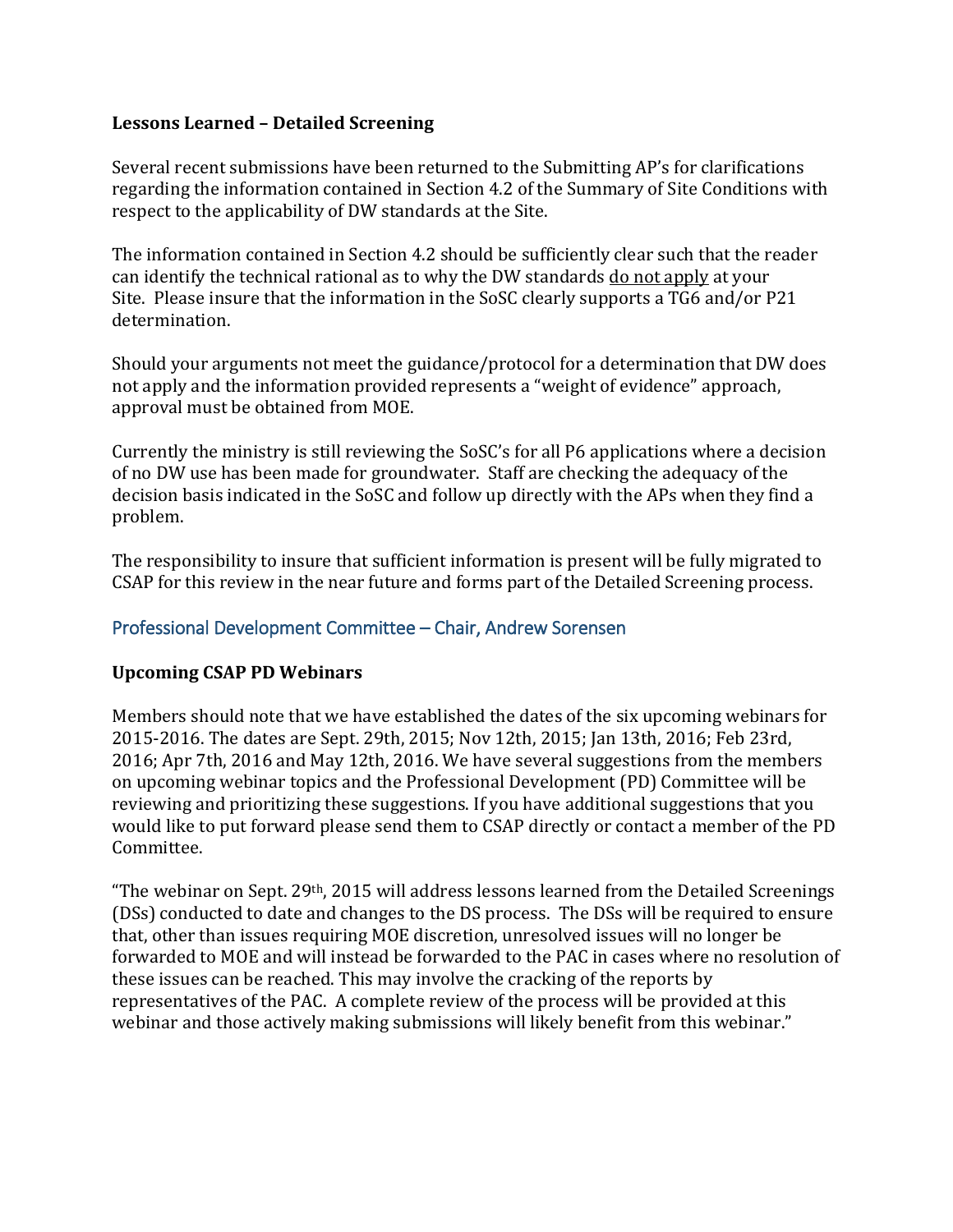#### Technical Review Committee – Chair, Peter Reid

The Technical Review Committee is busy with the research projects presented at the AGM, a review of the new Protocol 5 by a Working Group of Stakeholders led by CSAP, the recent release of the new practice guideline review spreadsheets and our latest project to launch, a review of like organization worldwide. We plan to present the review of like organizations at the Fall PD Workshop on Oct 28th.

Please start using the **practice guidelines** when completing your reviews and provide feedback which we will use to improve the guideline. We are looking forward to a busy year reviewing and providing comments on the new CSR regulation.

#### **Ministry Clarification:**

#### *Contaminated Sites Borehole Logs now on DataBC*

Land Remediation Section is pleased to present our initial efforts to provide the public with information on drilled borehole logs at select contaminated sites in BC. Information can be viewed in the government's DataBC online GIS application "iMapBC"

[\(https://arcmaps.gov.bc.ca/ess/sv/imapbc/\)](https://arcmaps.gov.bc.ca/ess/sv/imapbc/). To view the contaminated sites borehole log layer click on the "I want to" button and then "add DataBC layers". Search for Borehole Lithology Sites and click apply. Through this application the general public can obtain hydrogeological information at specific sites, such as borehole lithology by depth, total depth of the borehole and, if available, hydraulic conductivity values. Please note, the geological information provided from borehole logs has been summarized from reports submitted to the Ministry of Environment by third parties. It should not be relied upon for purposes other than to provide a general indication of subsurface conditions within geographic areas of interest.

This hydrogeological inventory will help augment ongoing investigations of contaminated sites and support future mapping of geological information (such as geographic extent of natural confining barriers) that may offset investigation requirements for determining groundwater use at contaminated sites. In order to maintain this useful resource, the ministry requires at least one representative borehole log (as an electronic PDF document) for each site be provided with each application for a ministry instrument. A disclaimer may be added to the borehole log. An example is provided below.

The Borehole Log Information [excel spreadsheet](http://csapsociety.bc.ca/wp/wp-content/uploads/Copy-of-bh_log_information-1.xlsx) under Technical Guidance 6 must be completed and submitted to the ministry to help us enter the pertinent borehole lithology information into our database.

Example disclaimer to be added to borehole logs submitted to the ministry: Any use which a third party makes of this document, or any reliance on or decisions to be made based on it, are the responsibility of such third parties. CSAP/MOE are not responsible for any use or modification of this document. CSAP/MOE accept no responsibility for damages, if any, suffered by any third party as a result of decisions made or actions taken based on this document.